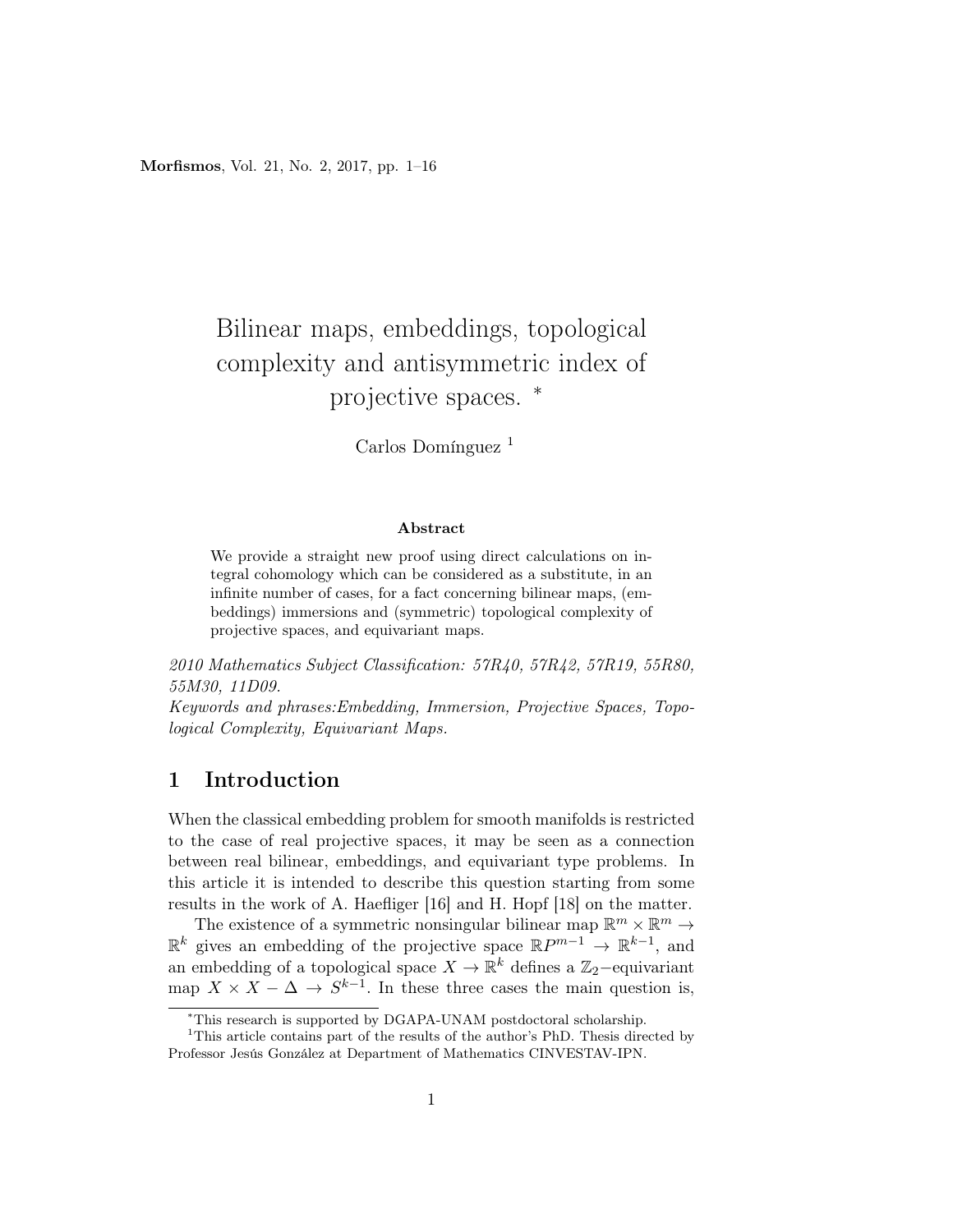what is the minimum  $k$  such that there exist these kind of maps? For the equivariant case we refer to this number as the antisymmetric index of X.

If X is a compact manifold, calculating its antisymmetric index and its embedding dimension are equivalent matters in Haefliger's range established in theorem 2.1. Outside of that range it is not known in general if the existence of an equivariant map implies an embedding in this context, but also, to decide whether or not an equivariant map exists within this range has not a definite answer yet. For real projective spaces this is still an open question in a finite number of cases. Solving the known ones can be considered as the starting point in the work of J. Adem, S. Gitler, and I. M. James [1] on immersions. Immersion concept for projective spaces was related to a relatively new sectional category type definition of M. Farber, the so called topological complexity by Farber, Tabachnikov, and Yuzvinsky [11]. It was proved by J. Gonzalez and P. Landweber [15] that the calculation of the symmetric version of topological complexity and the antisymmetric index are equivalent for real projective spaces. This gives most of the known answers on the topic until now, see Theorem 3.8.

Non embedding results for projective spaces give lower bounds for most of the cases in the problems described in the second paragraph of this section. As it is well known, the embedding problem has been studied for long time in topology [19]. We focus our attention on works by M. Mahowald [22] and J. Levine [21] which give the embedding dimension of  $\mathbb{R}P^{2^e+1}$  for all e. Using the arguments given in previous paragraph, this gives a complete answer in the said dimensions, the method could be considered as category, immersion, and embedding combination techniques worked out for about fifty years. After the work of Gonzalez-Landweber [15], only the antisymmetric index of  $\mathbb{R}P^3$ ,  $\mathbb{R}P^5$  remained unknown (we are still talking about dimensions equal to  $2^e + 1$  as non-immersion results do not give answer for this couple of cases. Studying integral cohomology of  $\mathbb{R}P^3 \times \mathbb{R}P^3 - \Delta$  gives the answer for  $e = 1$ , as shown by J. Gonzalez in [14]. Following this idea it was obtained the integral cohomology ring of  $\mathbb{R}P^m \times \mathbb{R}P^m - \Delta$  for all m by J. Gonzalez, P, Landweber and the author in [7], which answered the case  $e = 2$ . Actually, calculations in the integral cohomology ring allowing us to recover these results, for all e, in a direct way which can be considered as an "antisymmetric index type technique". Here we emphasize on the novelty of this proof rather than on the results in this article.

In Section 2 we recall some classical definitions an well known theo-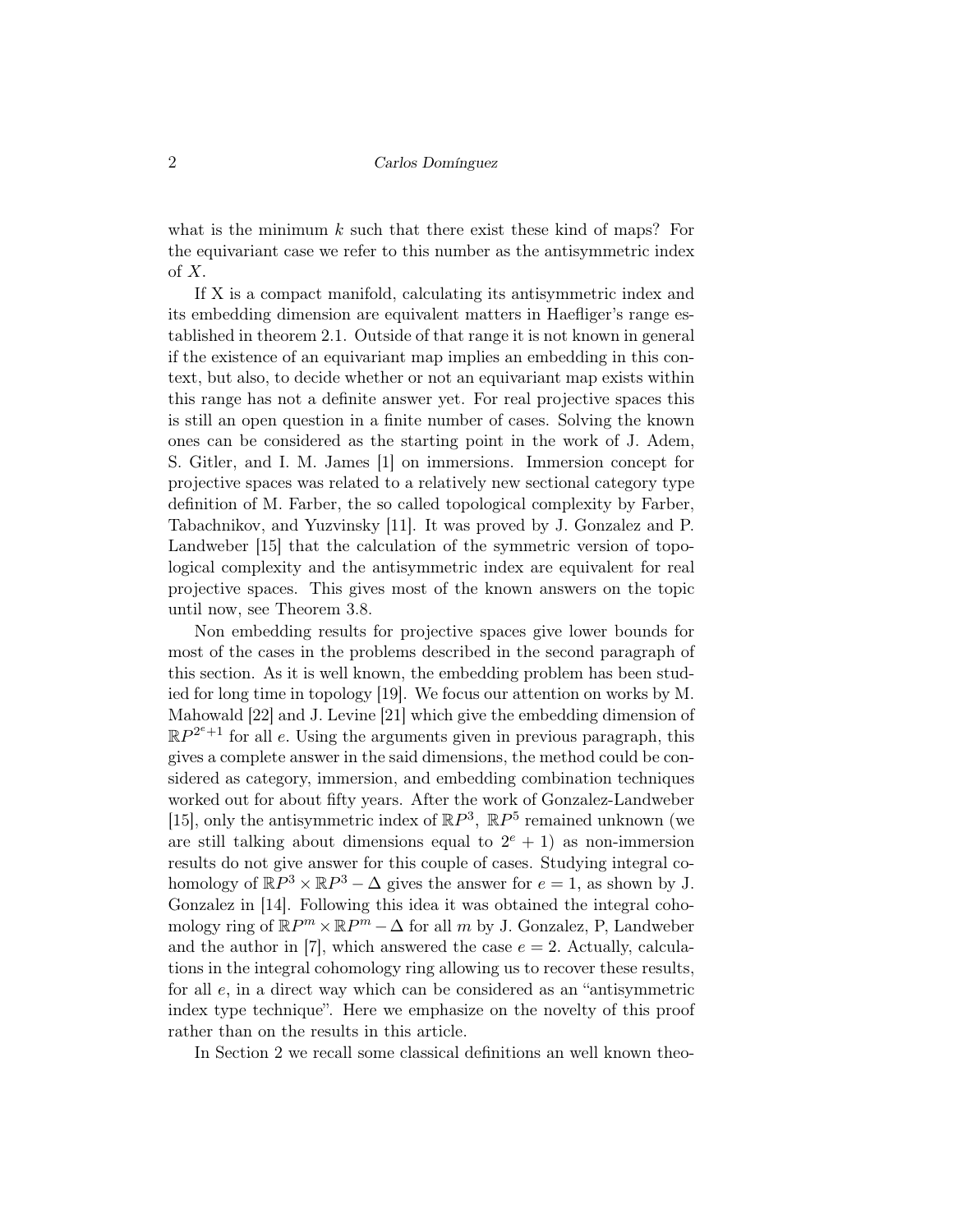rems. Section 3 is about the role of topological complexity on the matter, and in the final section, we describe the idea and write out our new proof which has as a consequence some results concerning real symmetric non-singular bilinear maps also implied by well known (non-)embedding theorems for real projective spaces due to H. Hopf, J. Levine, and M. Mahowald .

### 2 Some classical results on embeddings, equivariant, and bilinear maps

Let X be a topological space, we denote by  $F(X, 2)$  the space  $X \times X - \Delta$ , where  $\Delta$  is the diagonal in  $X \times X$ . Of course this is the space of pairs of different points in  $X$ , also known as the *configuration space* of two points in X. If now we consider the group of two elements  $\mathbb{Z}_2 = \{1, -1\}$ there is an action of this group on  $F(X, 2)$  given by  $(-1)(x, y) = (y, x)$ . We refer to this action as the *symmetric action* of  $\mathbb{Z}_2$  on  $F(X, 2)$ . The orbit space resulting from the symmetric action is denoted as  $B(X, 2)$ and is the space of pairs of unordered points in X commonly named the unordered configuration space of two points in X.

Let  $S^{n-1}$  be the  $n-1$  dimensional sphere contained in the Euclidean space  $\mathbb{R}^n$ , the antipodal action of  $\mathbb{Z}_2$  helps to state the classical question, what is the least integer  $n$  such that there exits an equivariant map

$$
f: F(X, 2) \to S^{n-1}
$$

with respect to the symmetric and antipodal actions? Such a map is called antisymmetric, and te minimal such  $n$  is called *antisymmetric* index of X, and it is denoted by  $I_{as}(X)$ .

This question is important due to its connection with the embedding problem of manifolds stated by A. Haefliger as follows. Suppose  $M$  is a k–dimensional smooth manifold embedded in  $\mathbb{R}^n$  via  $g : M \to \mathbb{R}^n$ , then this would define an antisymmetric map  $f: F(M, 2) \to S^{n-1}$  defined by the formula

$$
f(x,y) = \frac{g(x) - g(y)}{||g(x) - g(y)||}.
$$

In the work of Haefliger [16] we can find the following result.

**Theorem 2.1.** Suppose M is an m-dimensional smooth compact manifold. Then, M smoothly embeds in  $\mathbb{R}^n$  if there exists an antisymmetric  $map F(M, 2) \rightarrow S^{n-1}$  and  $n \geq \frac{3}{2}$  $\frac{3}{2}(m+1).$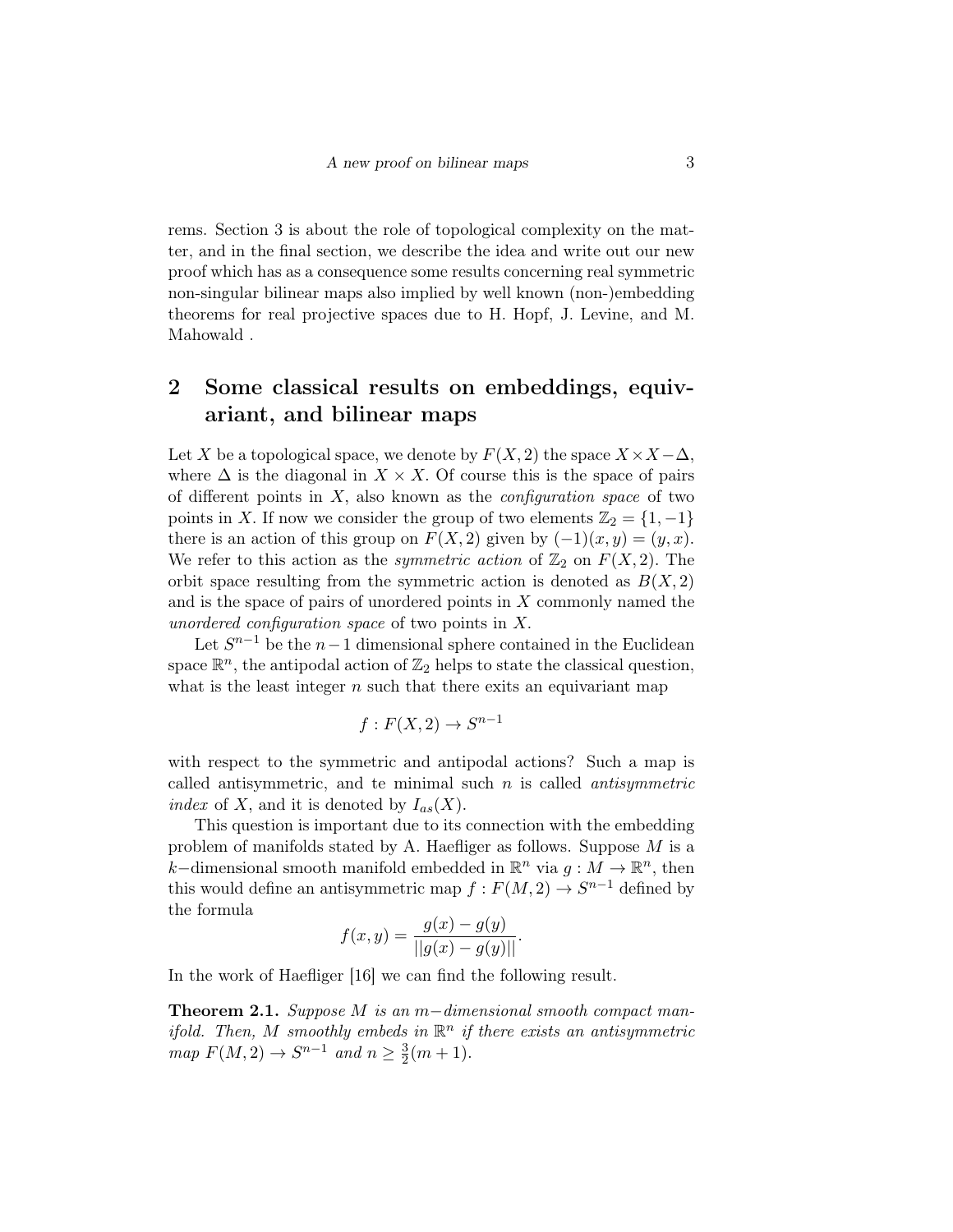When M is the real m−dimensional projective space  $\mathbb{R}P^m$  there are other relations concerning this kind of question coming from a problem in algebra and is about systems of real symmetric bilinear forms.

Consider a homogeneous system of real symmetric bilinear equations

(1)  
\n
$$
f_1(x,y) = a_{11}^1 x_1 y_1 + \dots + a_{rr}^1 x_m y_m = 0
$$
\n
$$
\vdots \qquad \vdots
$$
\n
$$
f_n(x,y) = a_{11}^n x_1 y_1 + \dots + a_{mm}^n x_m y_m = 0.
$$

This means that every  $f_i: \mathbb{R}^m \times \mathbb{R}^m \to \mathbb{R}, i = 1 \dots n$ , is real symmetric  $(f_i(x,y) = f_i(y,x)$  for all  $x, y \in \mathbb{R}^m$ ) bilinear form. A trivial solution to this system is one of the form  $(0, y) \in \mathbb{R}^m \times \mathbb{R}^m$ . The problem about whether there exists a non-trivial solution to (1) was established by Stiefel, and Hopf gave in [18] a topological context for the problem. In general, the system (1) defines a map

$$
\mu:\mathbb{R}^m\times\mathbb{R}^m\to\mathbb{R}^n
$$

which is bilinear and symmetric, when the system only has non-trivial solutions we say that  $\mu$  is non-singular.

Hopf's idea is as follows, suppose  $\mu$  is bilinear, symmetric, and nonsingular, then it defines a map  $f : \mathbb{R}P^{m-1} \to S^{n-1}$  by

$$
f([x]) = \frac{\mu(x, x)}{||\mu(x, x)||}.
$$

It is not difficult to prove that this map is well defined, continuous, and injective, a topological embedding; and for  $m > 2$  it would give an embedding of  $\mathbb{R}P^{m-1}$  in  $\mathbb{R}^{n-1}$ . Then the question, given a projective space  $\mathbb{R}P^r$ , does there exist an Euclidean model for it? arose in this context. Following this line, real and complex polynomial product provides symmetric non-singular bilinear maps for odd and even dimensional cases, giving well known embedding results for real projective spaces.

**Theorem 2.2.** Let m be higher than 2. If m is odd,  $\mathbb{R}P^{m-1}$  can be embedded in  $\mathbb{R}^{2m-2}$ . For even m, it can be embedded in  $\mathbb{R}^{2m-3}$ .

It is remarkable that Hopf also proved:

**Theorem 2.3.** [18, 8] If  $m > 2$ , it is not possible to embed  $\mathbb{R}P^{m-1}$  in  $\mathbb{R}^m$ .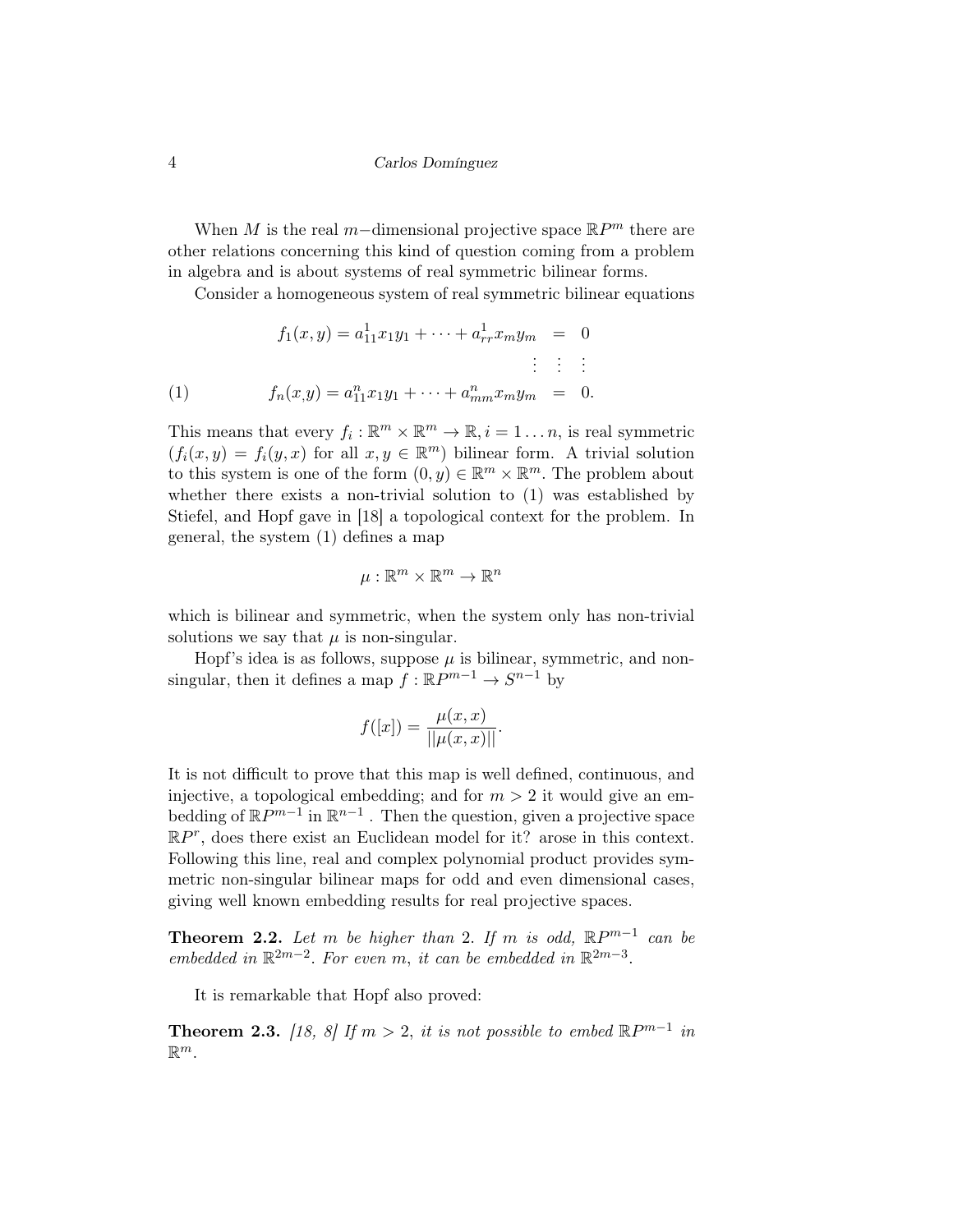Let us call  $E(k)$  and  $N(k)$  to the least dimension of a Euclidean space where it is possible to embed  $\mathbb{R}P^k$  and such that there exists a real symmetric non-singular bilinear map from  $\mathbb{R}^k \times \mathbb{R}^k$  respectively. Then, Theorems 2.2 and 2.3 prove at the same time.

#### Theorem 2.4.

$$
1. \ k+2 \le E(k) \le N(k+1) - 1 \le \begin{cases} 2k-1 \text{ if } k \text{ is odd,} \\ 2k \text{ if } k \text{ is even.} \end{cases}
$$

2. The Fundamental Theorem of Algebra.

3. 
$$
N(3) = 5
$$
, and  $N(4) = 6$ .

4.  $E(2) = 4$ , and  $E(3) = 5$ .

We remark the following direct inequalities:

(2) 
$$
I_{as}(\mathbb{R}P^k) \leq E(k) \leq N(k+1)-1.
$$

Some numerical conditions can be given on the existence of nonsingular real homogeneous bilinear systems by using different topological methods, a good reference for this matter is [20].

# 3 Antisymmetric index in relation to (symmetric) topological complexity and (embeddings) immersions of real projective spaces

From the study of robot motion planning problem, a couple of topological concepts, the (Symmetric) Topological Complexity, were extracted by M. Farber and M. Grant [9, 10]. These concepts were formalized using a Lusternik-Schnirelmann Category type notion, namely Sectional Category. We refer to [4] for a general introduction to L-S Category and related topics.

The sectional category of a continuous map  $p : E \to B$ ,  $\operatorname{secat}(p)$ , is one less than the smallest number of open sets  $U$  covering  $B$  in such a way that  $p$  admits a (continuous) section over each  $U$ . Note that we are using a normalized version of the concept for notational considerations in some of the relations appearing in this article.

Consider the following diagram of fibrations,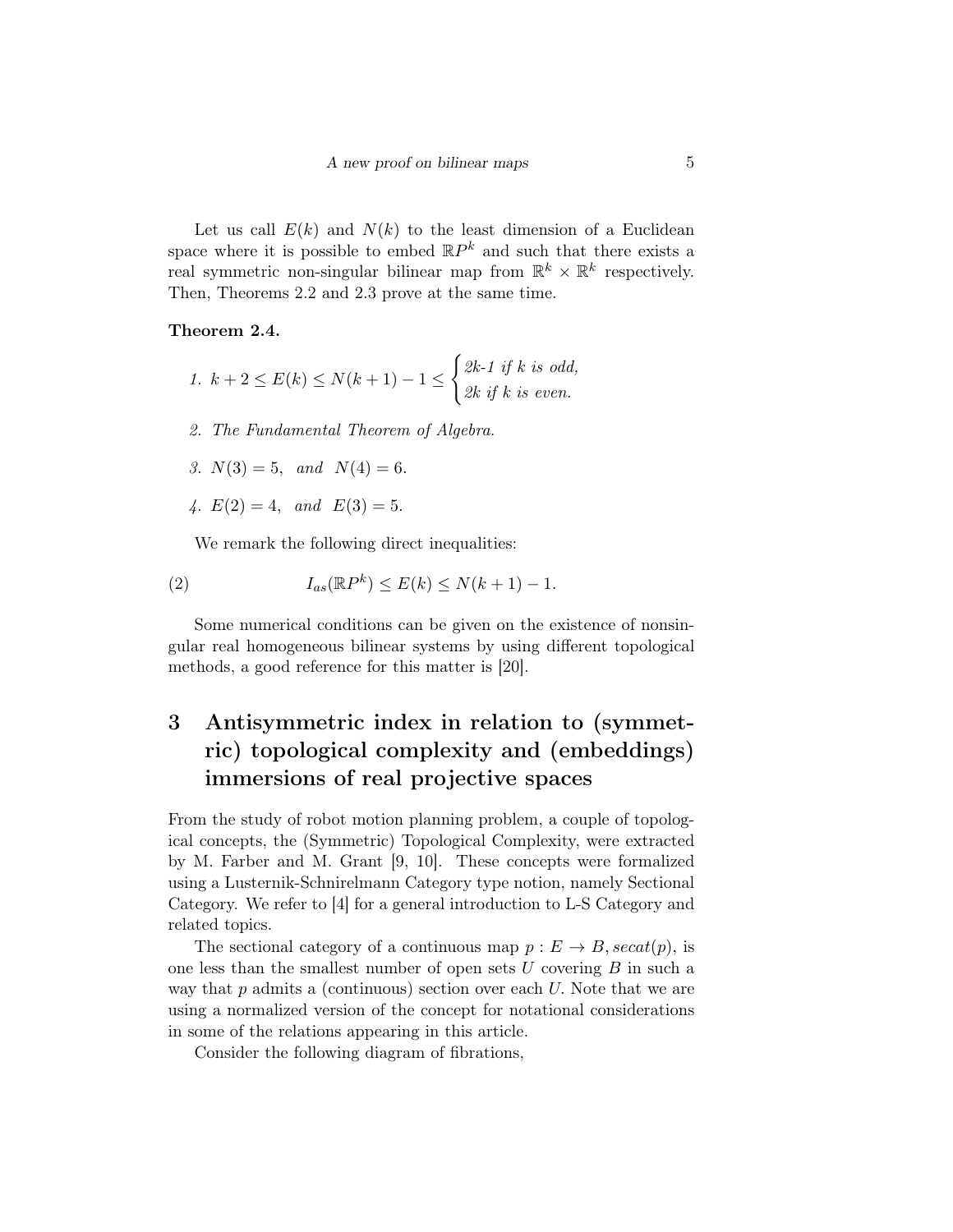(3)  
\n
$$
P_2(X) \longleftarrow P_1(X) \longrightarrow P(X)
$$
\n
$$
P_2 \downarrow \qquad p_1 \downarrow \qquad p \downarrow \qquad p \downarrow
$$
\n
$$
B(X, 2) \longleftarrow F(X, 2) \longrightarrow X \times X,
$$

where:  $P(X)$  is the free path space  $X^{[0,1]}$  with the compact-open topology, p is the end-points evaluation map, and  $P_1(X)$  is the subspace of  $P(X)$  obtained by removing the free loops on X ( $p_1$  is the restriction of p). The group  $\mathbb{Z}/2$  acts freely on both  $P_1(X)$  and  $F(X, 2)$ , by running a path backwards in the former (i.e. via  $\gamma \mapsto \gamma'$  where  $\gamma'(t) = \gamma(1-t)$ ), and by symmetric action on the latter. Furthermore,  $p_1$  is a  $\mathbb{Z}/2$ -equivariant map, so that  $P_2(X)$  and  $B(X, 2)$  are the corresponding orbit spaces, and  $p_2: P_2(X) \to B(X, 2)$  denotes the fibration induced by  $p_1$ .

The Topological Complexity of X is  $TC(X) = secat(p)$  and the Symmetric Topological Complexity of  $X$  is defined as

$$
TC^S(X) = secat(p_2) + 1.
$$

Suppose U is an open subset of  $B(X, 2)$  such that there exists a continuous section  $U \to P_2(X)$ , with respect to  $p_2$ , let U be the inverse image of U under the double covering map  $F(X, 2) \rightarrow B(X, 2)$ , then there exists an equivariant section for  $p_1$  on U. From this fact and asking X to be an ENR, see Lemma 8 in [10], it is proved the following:

Theorem 3.1.  $\left[10\right]$ 

$$
TC(X) \le TC^S(X).
$$

We will use this result for real projective spaces in connection with embeddings and immersions. For the last one, concepts of Axial and nonsingular maps are remarked now in the context of [11].

A continuous map  $g: \mathbb{R}P^m \times \mathbb{R}P^m \to \mathbb{R}P^k, m \lt k$ , is called axial if its restriction on each axis is homotopic to the inclusion  $\mathbb{R}P^m \hookrightarrow \mathbb{R}P^k$ . A continuous map  $f: \mathbb{R}^m \times \mathbb{R}^m \to \mathbb{R}^k$  is called nonsingular if  $f(x, y) = 0$ then  $x = 0$  or  $y = 0$  and  $f(\lambda x, y) = f(x, \lambda y) = \lambda f(x, y)$  for all  $x, y \in \mathbb{R}^m$ and  $\lambda \in \mathbb{R}$ .

In [11] M. Farber, S. Tabachnikov, and S. Yuzvinsky proved that, if  $1 \leq m \leq k$ , there is a bijection between the existence of axial maps  $\mathbb{R}P^m \times \mathbb{R}P^m \to \mathbb{R}P^k$ , and nonsingular maps  $\mathbb{R}^{m+1} \times \mathbb{R}^{m+1} \to \mathbb{R}^{k+1}$ . But the main result from the cited work is the next one.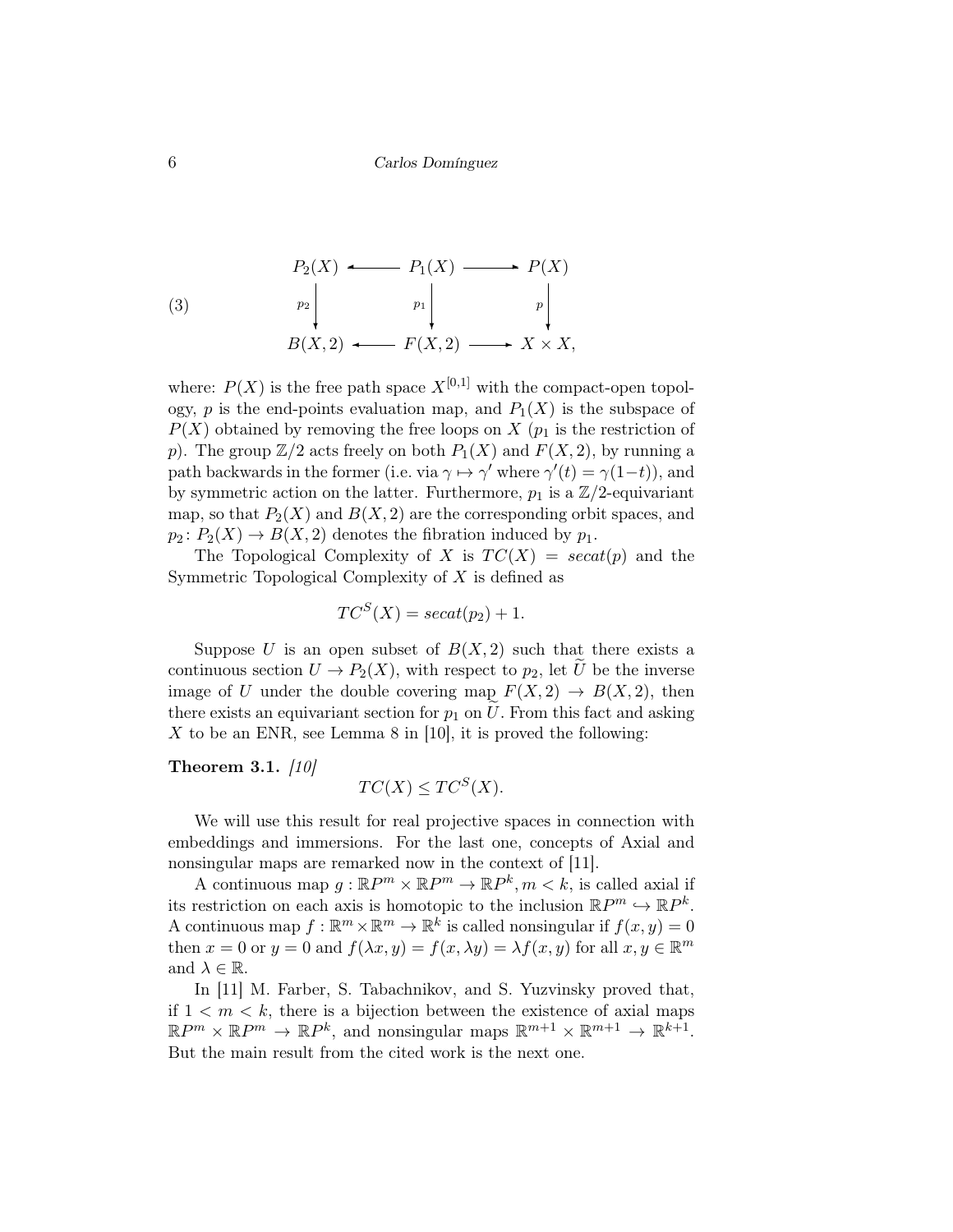**Theorem 3.2.** [11]  $TC(\mathbb{R}P^m)$  coincides with the smallest k such that there exists a nonsingular map  $\mathbb{R}^{m+1} \times \mathbb{R}^{m+1} \to \mathbb{R}^{k+1}$ .

To relate previous concepts, next classical theorem by J. Adem, S. Gitler, and I. M. James is the key point.

**Theorem 3.3.** [1] There exists an immersion  $\mathbb{R}P^m \to \mathbb{R}^k$  (where  $k >$ m) if and only if there exists an axial map  $\mathbb{R}P^m \times \mathbb{R}P^m \to \mathbb{R}P^k$ .

Now immersion and categorical concepts can be related in this context.

**Theorem 3.4.** [11] For any  $m \neq 1, 3, 7$ , the number  $TC(\mathbb{R}P^m)$  equals the smallest k such that the projective space  $\mathbb{R}P^m$  admits an immersion into  $\mathbb{R}^k$ 

On the other hand, regarding to embeddings and antisymmetric index of projective spaces, the question about whether they are equal or not remains open in general, but a partial answer on this matter, was given by J. González and P. Landweber using (symmetric) topological complexity in [15]. In the following we give a slightly more direct proof of that result plus some cases obtained in [14, 7]. The starting point is the following theorem, which can be considered as the analogue of 3.2 (note that what we call antisymmetric index is named level there).

Theorem 3.5. [15] For all  $m \in \mathbb{N}$ 

$$
TC^S(\mathbb{R}P^m) = I_{as}(\mathbb{R}P^m).
$$

Let us denote by  $I_{mm}(m)$  to the smallest dimension of the euclidean space where it is possible to immerse the real projective space  $\mathbb{R}P^m$ . Then from  $(2)$ , 3.1, 3.4, and 3.5 we immediately obtain:

**Theorem 3.6.** Suppose  $m \neq 1, 3, 7$ , then

$$
I_{mm}(m) = TC(\mathbb{R}P^m) \le TC^S(\mathbb{R}P^m) =
$$
  

$$
I_{as}(\mathbb{R}P^m) \le E(\mathbb{R}P^m) \le N(m+1) - 1.
$$

Note that, from previous theorem, if there exists an antisymmetric map  $F(\mathbb{R}P^m,2) \to S^{n-1}$ , then there must exits an immersion  $\mathbb{R}P^m \to$  $\mathbb{R}^n(m \neq 1, 3, 7)$ . The following results on immersions concerns the numerical range established in Theorem 2.1.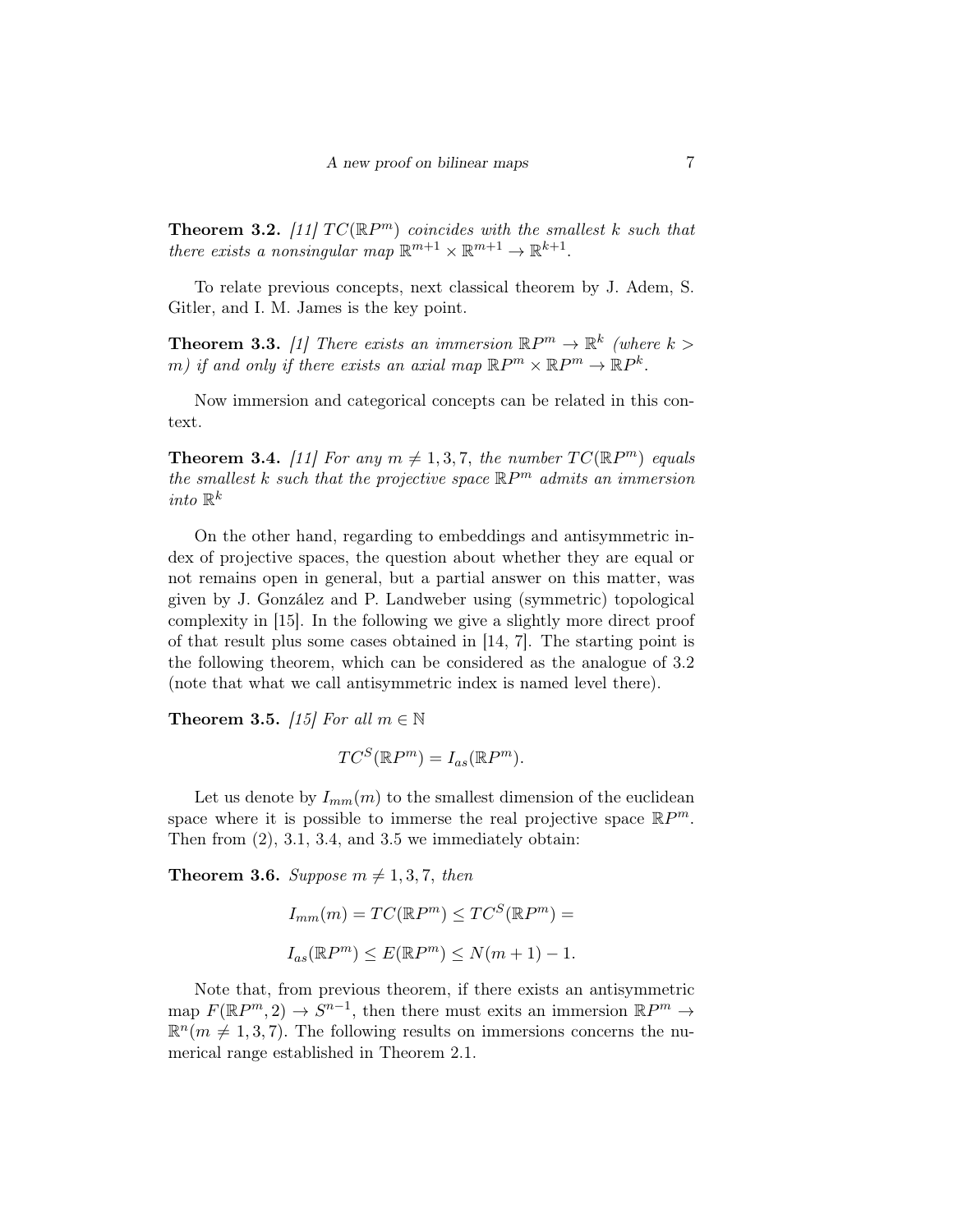**Lemma 3.7.** Let m be higher than 15 or equal to  $8, 9, 13$ . An immersion of  $\mathbb{R}P^m \to \mathbb{R}^n$  can exists only if  $2n \geq 3(m+1)$ .

*Proof.* For cases  $m \leq 22$  it is just necesary to see the table at the end of [19]. For  $m \geq 23$  non immersion results follow from [1, 5] finishing the proof.  $\Box$ 

Starting in an idea first observed by A. J. Berrick, S Feder, and S. Gitler in [2], it is possible to determine in almost all of cases whether  $E(\mathbb{R}P^m)$  and  $I_{as}(\mathbb{R}P^m)$  are equal or not just by applying Theorem 2.1 and Lemma 3.7. Therefore, from 3.5, it is obtained the following result which can be considered as the analogue of 3.4.

Theorem 3.8. Let  $m \in \{1, 2, 3, 4, 5, 8, 9, 13\}$  and  $r > 15$ . Then:

- 1.  $TC^S(\mathbb{R}P^m) = I_{as}(\mathbb{R}P^m) = E(\mathbb{R}P^m)$ .
- 2. There exists a smooth embedding of  $\mathbb{R}P^m$  in a Euclidean space if and only if there exists a topological embedding in the same Euclidean space.

Proof. In view of previous paragraph, item 1 follows from Lemma 3.7 and Theorem 2.1 for  $m \in \{8, 9, 13\}$  and  $m > 15$ . Cases  $m = 1, 2, 4$  were treated in [15].  $m = 3$  was proved in [14], and  $m = 5$  was obtained in [7]. In the final section of this work we will comment on these couple of cases.

To prove item 2, just apply Theorem 2.1 and the second equality in previous item. This kind of argument was remarked by I. M. James in [19] at the end of his introduction.  $\Box$ 

Now any numerical result for embedding dimensions in the range established by previous theorem gives the corresponding answer for symmetric topological complexity and antisymmetric index for real projective spaces, we remark the following, because we will recover it from different point of view in final section.

#### Theorem 3.9.

$$
TC^{S}(\mathbb{R}P^{2^{e}+1}) = I_{as}(\mathbb{R}P^{2^{e}+1}) = 2^{e+1} + 1.
$$

Proof. From previous theorem it is just a consequence of embedding results for the corresponding projective spaces due to M. Mahowald [22] or J. Levine [21]. $\Box$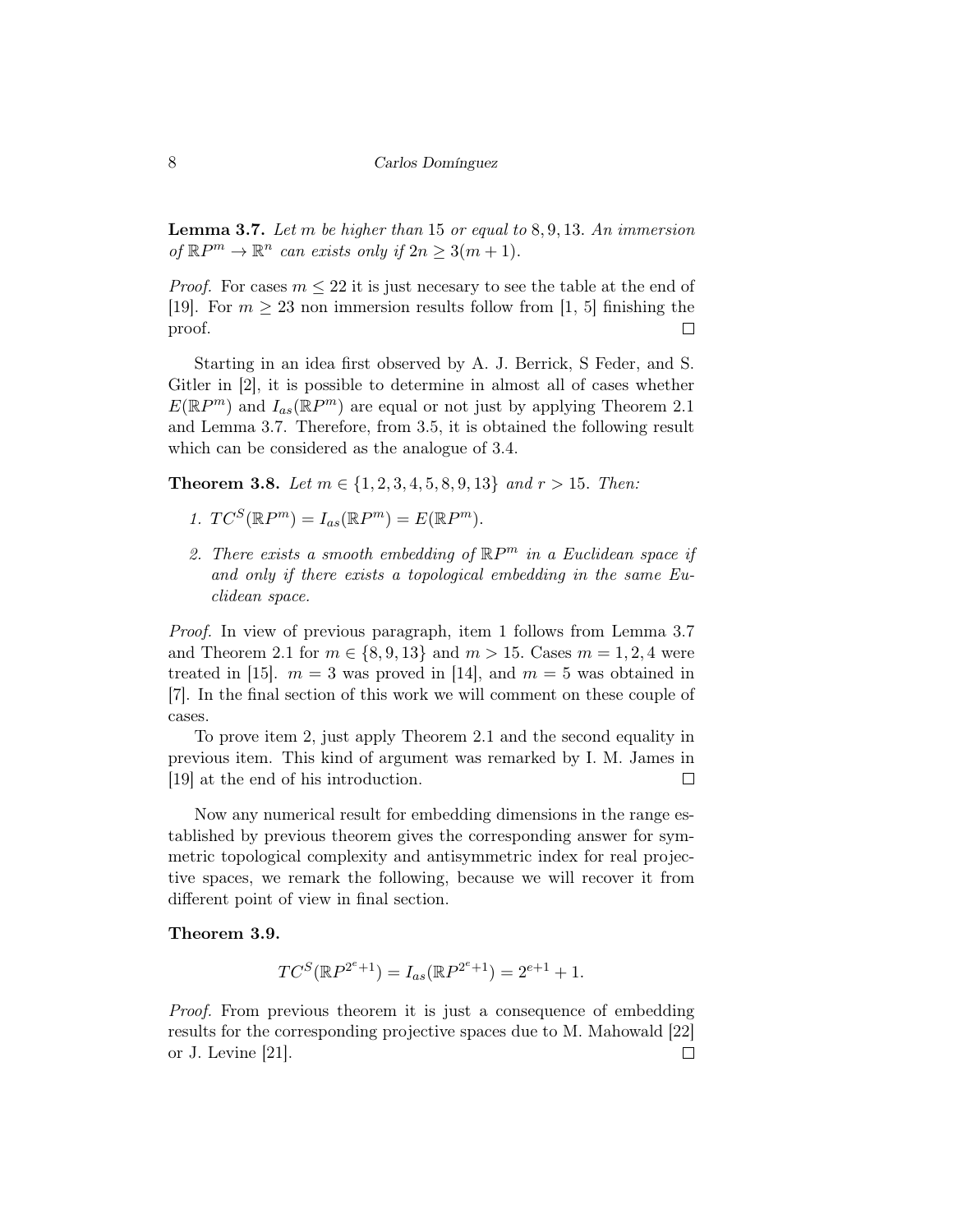# 4 The calculation of a family of antisymmetric indices from the cohomology of reduced symmetric product of Projective spaces.

A classical point of view [17] to calculate the antisymmetric index of projective spaces, as it is argued after the proof of Lemma 4.4, comes from the cohomology of  $B(\mathbb{R}P^k, 2)$ . This space is also known as the reduced symmetric product of  $\mathbb{R}P^k$ . The corresponding cohomology ring structure with coefficients in  $\mathbb{Z}/2$  was calculated by Handel in [17], see also [6, 12, 13]. These results together with obstruction theory gave some embedding results for projective spaces [17].

Theorem 4.1.  $\left|17\right|$ 

$$
H^*(B(\mathbb{R}P^{m-1},2),\mathbb{Z}/2\mathbb{Z})\cong \frac{\mathbb{Z}}{2\mathbb{Z}}[u,v,w],
$$

such that,  $dim(u) = dim(v) = 1$ ,  $dim(w) = 2$ , and J is the ideal, of the polynomial ring  $\frac{\mathbb{Z}}{2\mathbb{Z}}[u,v,w]$ , generated by the three elements:

$$
\sum_{i=0} {m-1-i \choose i} v^{m-1-2i} w^i, \sum_{i=0} {m-i \choose i} v^{m-2i} w^i, \text{ and } uv + u^2.
$$

From the antisymmetric index point of view, J. Gonzalez started studying the problem of calculating the symmetric topological complexity of projective spaces in [14]. He obtained the value of  $TC^{S}(\mathbb{R}P^{3}),$ proposing the calculation of integral cohomology of  $B(\mathbb{R}P^m, 2)$ , which was finally achieved basically by the usage of Bokstein spectral sequence and 4.1 in [7].

**Theorem 4.2.** [7] Let  $m = 2t$ ,  $t \ge 1$ . The integral cohomology ring  $H^*(B(\mathbb{R}P^m,2))$  is generated by five classes  $a_2$ ,  $b_2$ ,  $c_3$ ,  $d_4$  and  $e_{2m-1}$ , where subscripts denote dimension of the corresponding element, subject only to the relations (where we are omitting the subscripts):

- 1.  $2a = 2b = 2c = 4d = 0$ ;
- 2.  $b^2 = ab;$
- 3.  $c^2 = ad;$
- 4.  $\sum_{i}^{i+j}$  $j^{+j}$ ) $a^i c d^j = 0$ , where the sum runs over  $i, j \geq 0$  with  $i + 2j = j$  $t-1;$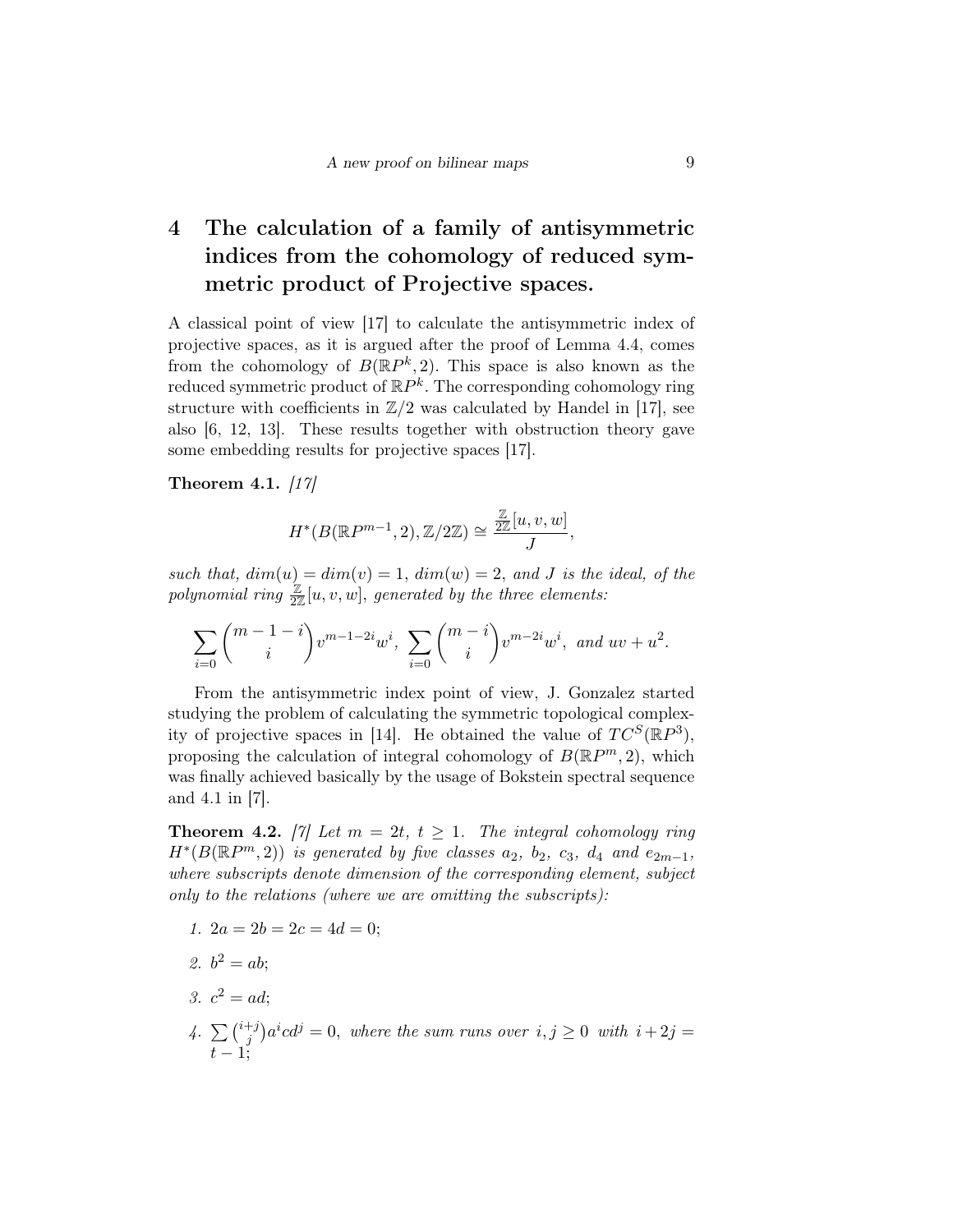- 5.  $\sum_{i=1}^{i+j}$  $j^{+j}$ ) $a^i b d^j =$  $\int 2d^{\frac{t+1}{2}}, t \text{ odd},$  $0,$   $t$  even, where the sum runs over  $i, j \geq 0$ with  $i + 2i =$ 6.  $\sum_{i=1}^{i+j}$  $j^{+j}$ ) $a^{i+1}d^j = 0$ , where the sum runs over  $i, j \ge 0$  with  $i+2j = j$ t; 7.  $\sum_{i=1}^{i+j}$  $j^{+j}$ ) $a^i c d^j = 0$ , where the sum runs over  $i, j \ge 0$  with  $i + 2j = j$ t; 8.  $\sum_{i=1}^{i+j}$  $j^{+j}$ ) $a^{i}bd^{j+1} =$  $\int 2d^{\frac{t+2}{2}}, \ t \ even,$  $0, \qquad t \text{ odd},$ where the sum runs over  $i, j \geq$ 0 with  $i + 2j = t - 1$ 9.  $d^t = 0;$
- 10.  $e\epsilon = 0$ , for  $\epsilon \in \{a, b, c, d, e\}.$

**Theorem 4.3.** [7] Let  $m = 2t + 1$ ,  $t \ge 0$ . The integral cohomology ring  $H^*(B(\mathbb{R}P^m,2))$  is generated by five classes  $a_2, b_2, c_3, d_4$  and  $e_m$ , where subscripts denote dimension of the corresponding element and we omit them from now on, subject only to the relations:

- 1.  $2a = 2b = 2c = 4d = 0$ ;
- 2.  $b^2 = ab;$
- 3.  $c^2 = ad;$
- 4.  $\sum_{i}^{i+j}$  $j^{+j}$ ) $a^i b d^j =$  $\int 2d^{\frac{t+1}{2}}, t \text{ odd},$  $0,$   $t$  even, where the sum runs over  $i, j \geq 0$ with  $i + 2j = t;$
- 5.  $\sum_{i=1}^{i+j}$  $j^{+j}$ ) $a^{i+1}d^{j} = 0$ , where the sum runs over  $i, j \ge 0$  with  $i+2j = j$ t;
- 6.  $\sum_{i=1}^{i+j}$  $j^{+j}$ ) $a^i c d^j = 0$ , where the sum runs over  $i, j \ge 0$  with  $i + 2j = j$ t;
- 7.  $\sum_{i=1}^{i+j}$  $j^{+j}$ ) $a^i b d^j =$  $\int 2d^{\frac{t+2}{2}}, \ t \ even,$  $0, \qquad t \text{ odd},$ where the sum runs over  $i, j \geq 0$ with  $i + 2j = t + 1;$
- 8.  $\sum_{i=1}^{i+j}$  $j^{+j}$ ) $a^{i+1}d^{j} = 0$ , where the sum runs over  $i, j \geq 0$  with  $i+2j = j$  $t+1;$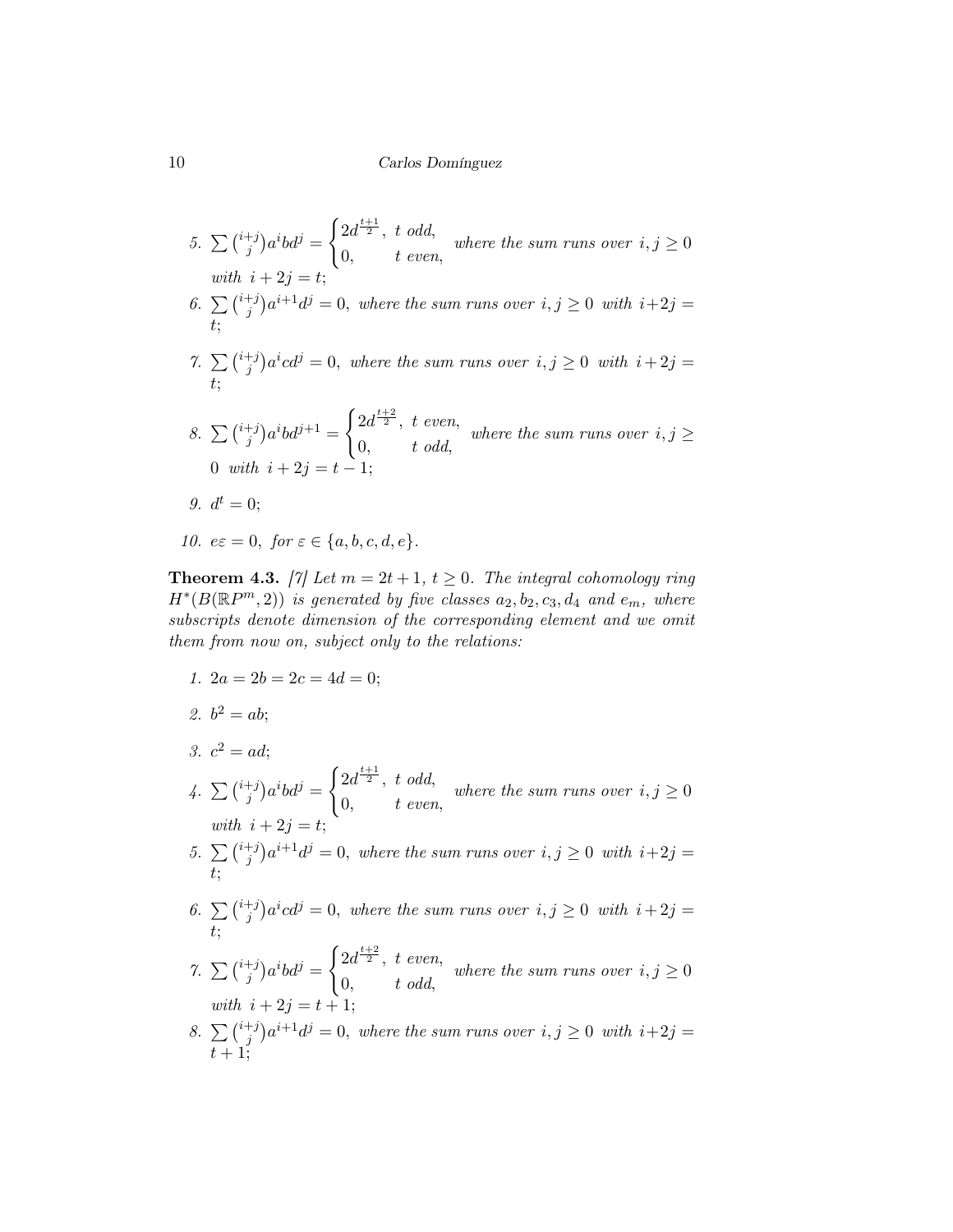- 9.  $\sum_{i=1}^{i+j}$  $j^{+j}$ ) $a^i c d^j = 0$ , where the sum runs over  $i, j \ge 0$  with  $i + 2j = j$  $t+1;$
- 10.  $d^{t+1} = 0;$
- 11. (a)  $e^2 = 0$ ,
	- (b)  $\mu e = \kappa b^{\kappa} c d^{l},$
	- (c)  $ce = \eta d^{l+1}$ ,
	- (d) and  $de = \sum_{i=1}^{l} {t-i \choose i-1}$  $_{i-1}^{t-i}$ ) $a^{t-2i}bcd^i$ . Here  $\mu \in \{a, b\}, t = 2l + \kappa$  with  $\kappa \in \{0, 1\}$  and  $\eta = b$ , if  $\kappa = 1$ whereas  $\eta = 2$  if  $\kappa = 0$ , except perhaps for  $m = 5$ .

Note that this description is presented slightly more explicit than the one given in [7]. The key point is the proof of next lemma, where we use the above algebraic structures in order to obtain the height of a certain relevant element.

**Lemma 4.4.** Consider the element  $b \in H^2(B(\mathbb{R}P^m, 2); \mathbb{Z})$  coming from previous theorems. If k is the smallest positive integer such that  $b^k = 0$ : Suppose  $m = 2^e$ . Then

$$
k=2^e.
$$

On the other hand, let  $m \in \{2^e + 1, ..., 2^{e+1} - 1\}$ . Then

$$
k = 2^e + 1.
$$

*Proof.* First suppose  $m = 2^e + 1$ ; from 4) and 7) in Theorem 4.3 we have

(4) 
$$
a^t b = \binom{t-1}{1} a^{t-2} b d + \binom{t-2}{2} a^{t-4} b d^2 + \cdots
$$

and

(5) 
$$
a^{t-1}bd = {t-2 \choose 1}a^{t-3}bd^2 + {t-3 \choose 2}a^{t-5}bd^3 + \cdots + 2d^{\frac{t+2}{2}}.
$$

Note that, in this case,  $t = 2^{e-1}$ , then using the formula

$$
\binom{2^{e-1} - k}{k - 1} \equiv 0 \mod 2 \ \forall \ k
$$

it follows that

(6) 
$$
a^{t-1}bd = 2d^{\frac{t+2}{2}} \text{ and therefore } a^tbd = 0.
$$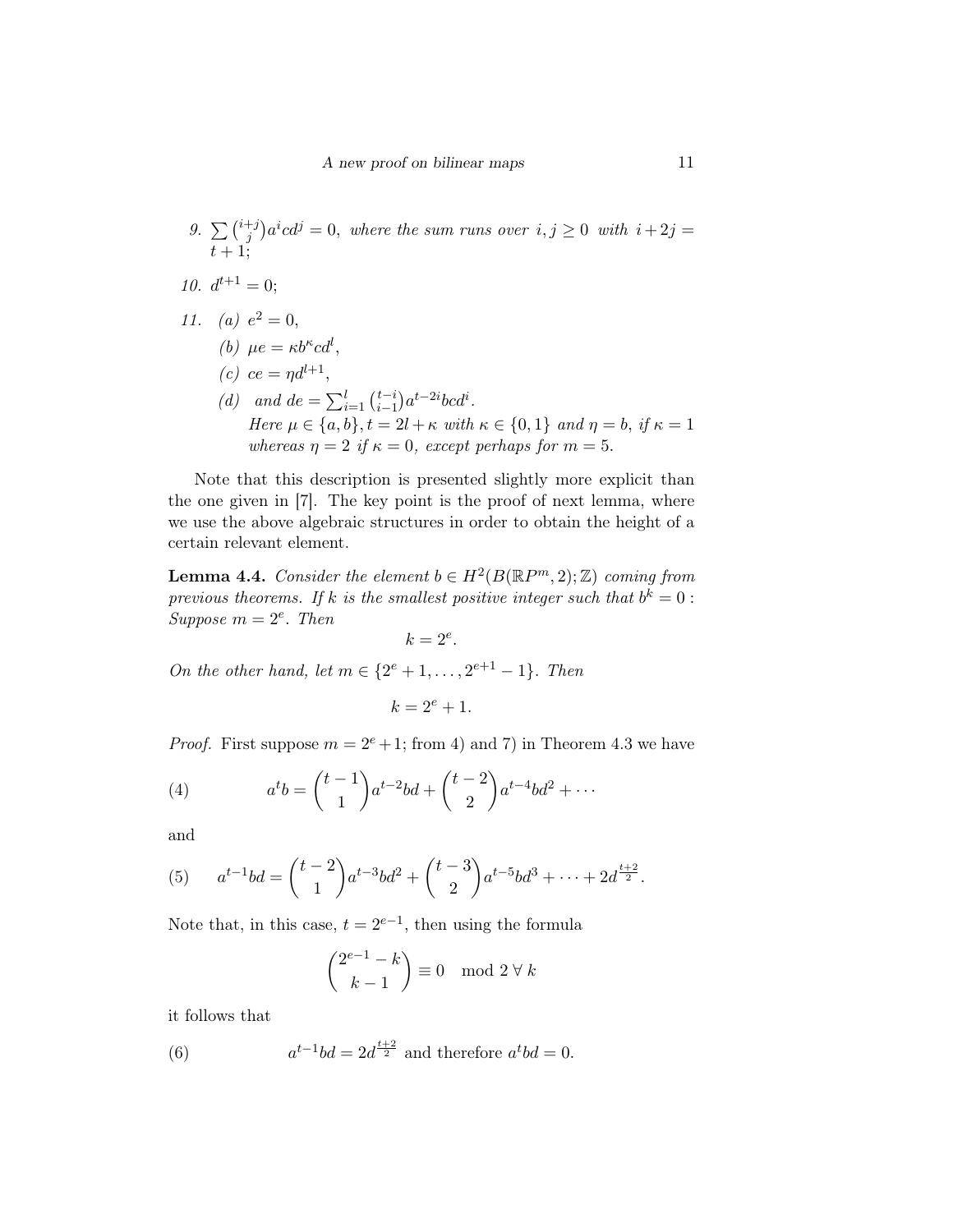Multiplying (4) by  $a^{t-1}$  and using (6) we get

(7) 
$$
b^{2^e} = b^{m-1} = b^{2t} = a^{2t-1}b = a^{t-1}bd^{t/2} = 2d^{\frac{2t+2}{2}}d^{t/2-1} = 2d^t \neq 0.
$$

From dimensional conditions in Theorem 4.3, it is obvious that  $b^{2^e+1} =$ 0, therefore the proof is complete for this case. Note that this is all what we need to prove Theorem 4.4.

If we consider the case  $m = 2^{e+1} - 1$ , then  $t = 2^e - 1$ , and from 4) in 4.3 we get

(8) 
$$
a^{t}b = \binom{t-1}{1}a^{t-2}bd + \binom{t-2}{2}a^{t-4}bd^{2} + \dots + 2d^{\frac{t+1}{2}}
$$

and from here applying

$$
\binom{2^e - k}{k - 1} \equiv 0 \mod 2 \ \forall \ k
$$

we get

(9) 
$$
b^{2^e} = b^{t+1} = a^t b = 2d^{\frac{t+1}{2}} \neq 0 \text{ and}
$$

$$
b^{2^e+1} = b^{t+2} = a^{t+1}b = aa^t b = 2ad^{\frac{t+1}{2}} = 0.
$$

It is not difficult to analyze the case  $m = 2^e$  in a similar manner, but this time using 4.2, the rest of the cases now follow from these three cases and an inductive argument.  $\Box$ 

Now, suppose there exists an antisymmetric map  $f : F(\mathbb{R}P^{r-1}, 2) \to$  $S^{n-1}$ , passing to the orbit spaces we have the following diagram

(10) 
$$
F(\mathbb{R}P^{r-1},2) \xrightarrow{f} S^{n-1}
$$

$$
\downarrow \qquad \qquad \downarrow
$$

$$
B(\mathbb{R}P^{r-1},2)\xrightarrow{P(f)} P^{n-1}.
$$

The generator z in the second cohomology group of  $\mathbb{R}P^{n-1}$  corresponds to the element  $b_2$  appearing in 4.4 under  $P(f)^*$ , this fact is proved in [7] using group actions on the Stiefel manifold  $V_{r,2}$ , as is described next.

Consider the dihedral group of order 8

(11) 
$$
D_8 = \{t, y | t^4 = y^2 = 1, yt = t^3y\}.
$$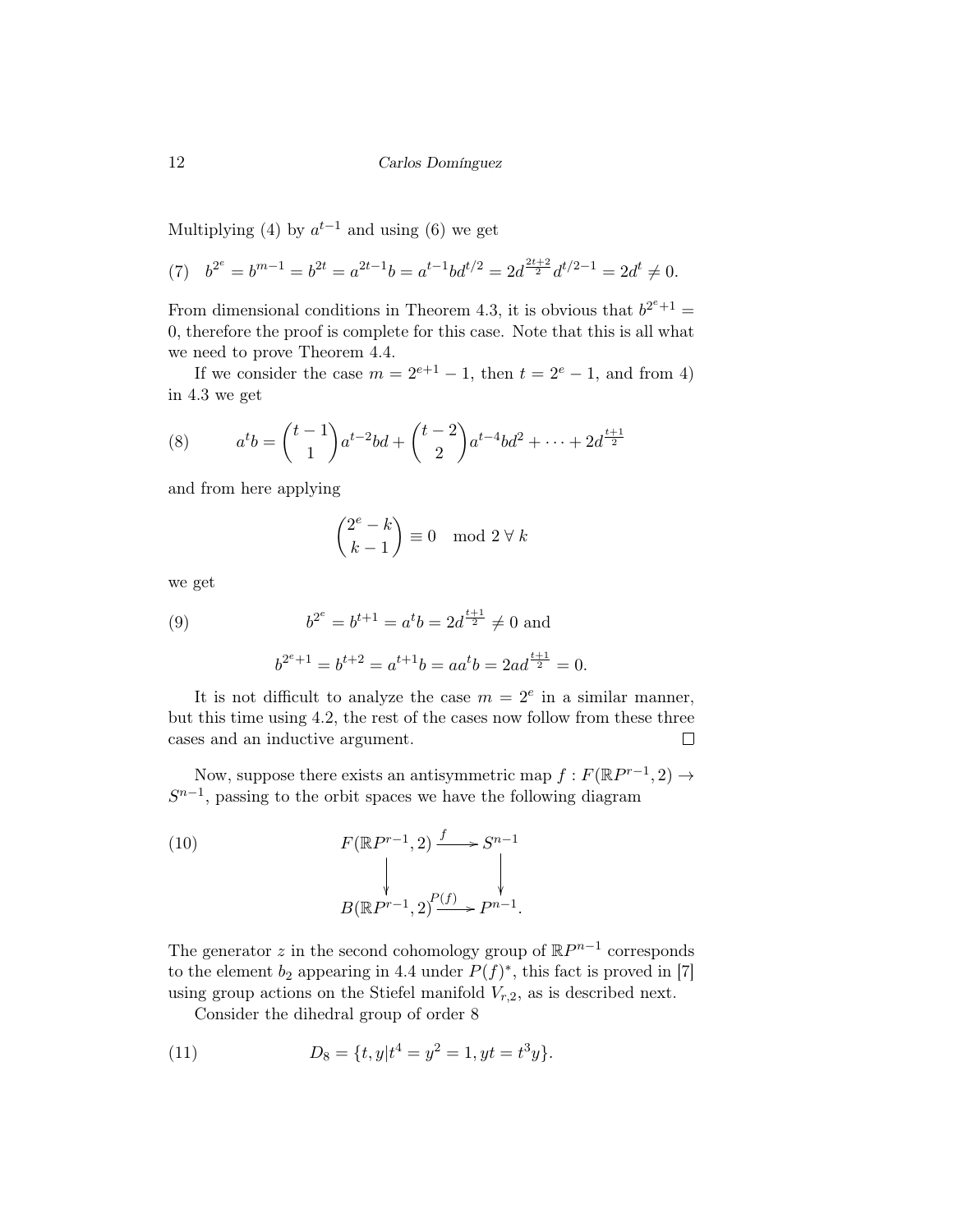$D_8$  acts freely on the Stiefel manifold  $V_{m,2} \subset \mathbb{R}^m \times \mathbb{R}^m$  as  $(v_1, v_2)t =$  $(v_2, -v_1), (v_1, v_2)y = (v_1, -v_2).$ 

Let H denote the subgroup of  $D_8$  generated by  $y, y t^2$ . It is not difficult to prove that  $H \cong \mathbb{Z}_2 \times \mathbb{Z}_2$ . If we restrict the action of  $D_8$ to H on  $V_{m,2}$ , then the orbit space  $\frac{V_{m,2}}{H}$ , has the homotopy type of  $F(\mathbb{R}P^{m-1}, 2)$ , and the same assertion olds for  $\frac{V_{m,2}}{D_8}$  in comparison to  $B(\mathbb{R}P^{m-1},2)$ . To prove this for  $B(\mathbb{R}P^{m-1},2)$ , just consider the map  $g: V_{m,2} \to B(\mathbb{R}P^{m-1}, 2)$  given by  $g(v_1, v_2) = ([v_1], [v_2])$ . This map clearly passes to the quotient and gives a map  $\frac{V_{m,2}}{D_8} \to B(\mathbb{R}P^{m-1}, 2)$ . The homotopy inverse is provided by Gram-Schmidt orthogonalization process, applied to generators of a pair of different lines in  $\mathbb{R}^m$ . Everything is well defined and works right due to identifications on the orbit space, and the argument is similar for  $F(\mathbb{R}P^{m-1}, 2)$ . In particular this gives a homotopy type fibration

(12) 
$$
V_{m,2} \to B(\mathbb{R}P^{m-1},2) \to BD_8,
$$

where  $BD_8$  is the classifying space of  $D_8$ .

The exact sequence of groups

$$
1 \to \mathbb{Z}_2 \times \mathbb{Z}_2 \cong H \to D_8 \to \frac{D_8}{H} \cong \mathbb{Z}_2 \to 1,
$$

(12), and the double covering fibration

$$
F(\mathbb{R}P^{m-1}) \to B(\mathbb{R}P^{m-1}, 2) \to \mathbb{R}P^{\infty}
$$

where used to prove that, in Diagram (10),  $P(f)^*(z) = b$ . Then a contradiction argument and 4.4, prove the following:

Theorem 4.5.

$$
2^{e+1} < I_{as}(\mathbb{R}P^{2^e+1}).
$$

*Proof.* Suppose there exists an antisymmetric map  $f : F(\mathbb{R}P^{2^e+1}, 2) \rightarrow$  $\mathbb{R}P^{2^{e+1}-1}$ , then from previous paragraph  $P(f)^*(z) = b$  but  $z^{2^e} = 0$  while from 4.4  $b^{2^e} \neq 0$ .

E. Rees proved in [23] that  $I_{as}(\mathbb{R}P^6) \leq 9$ . Due to the fact  $I_{as}(\mathbb{R}P^k) \leq 9$  $I_{as}(\mathbb{R}P^{k+1})$  for all k, we deduce:

Corollary 4.6.

$$
I_{as}(\mathbb{R}P^5) = I_{as}(\mathbb{R}P^6) = 9.
$$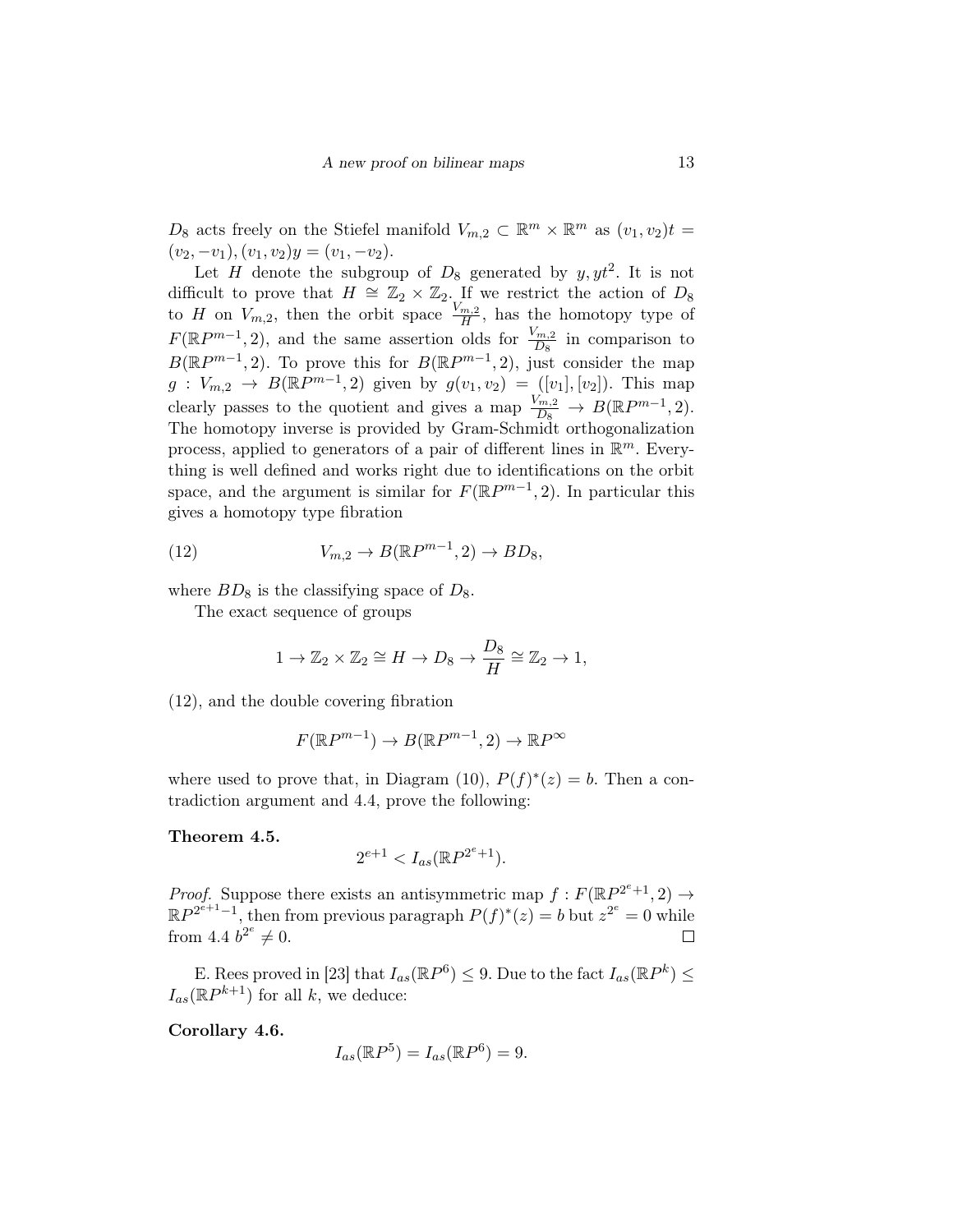It should be remarked that  $\mathbb{R}P^6$  is the first real projective space for which, to our knowledge, it is not known whether antisymmetric index coincides to embedding dimension.

As we mentioned, it is not possible to know from non-immersion results if the cases  $m = 3, 5$  are in the range of Haefliger's theorem 2.1; they really were obtained and proven to be in the cited range by calculating the integral cohomology of symmetric reduced product of projective spaces in the corresponding dimensions. Due to Equation (2) and Theorem 2.4, the antisymmetric index non-existence point of view can be considered as the method used to obtain a general statement which can be viewed like a straight way to recover Theorem 3.9, part of 3.8, and the corresponding result on real symmetric non singular bilinear maps. It is stated as

#### Theorem 4.7.

- 1.  $E(2^e + 1) = TC^S(\mathbb{R}P^{2^e+1}) = I_{as}(\mathbb{R}P^{2^e+1}) = 2^{e+1} + 1.$
- 2.  $N(2^e + 2) = 2^{e+1} + 2$ .

*Proof.* Theorem 4.5 gives  $2^{e+1} + 1 \leq I_{as}(\mathbb{R}P^{2^e+1})$ , which implies

$$
2^{e+1} + 1 \le I_{as}(\mathbb{R}P^{2^e+1}) \le E(2^e+1) \le N(2^e+2) - 1 \le 2^{e+1} + 1
$$

in view of (2) and Theorem 2.4.

 $\Box$ 

#### Acknowledgement

The author would like to thank Professor D. Juan for his useful suggestions on an earlier version of this article, and to Professor J. Gonzalez for the careful reading of the final version and the corresponding comments.

> Carlos Domínguez Centro de Ciencias Matemáticas, Universidad Nacional Autónoma de México, Campus Morelia, Apartado Postal 61-3 (Xangari), Morelia, Michoacán, México 58089, cda@matmor.unam.mx

### References

[1] J. Adem, S. Gitler, I. M. James, On axial maps of certain type, Bol. Soc.Mat.Mexicana (2) 17 (1972), 59-62.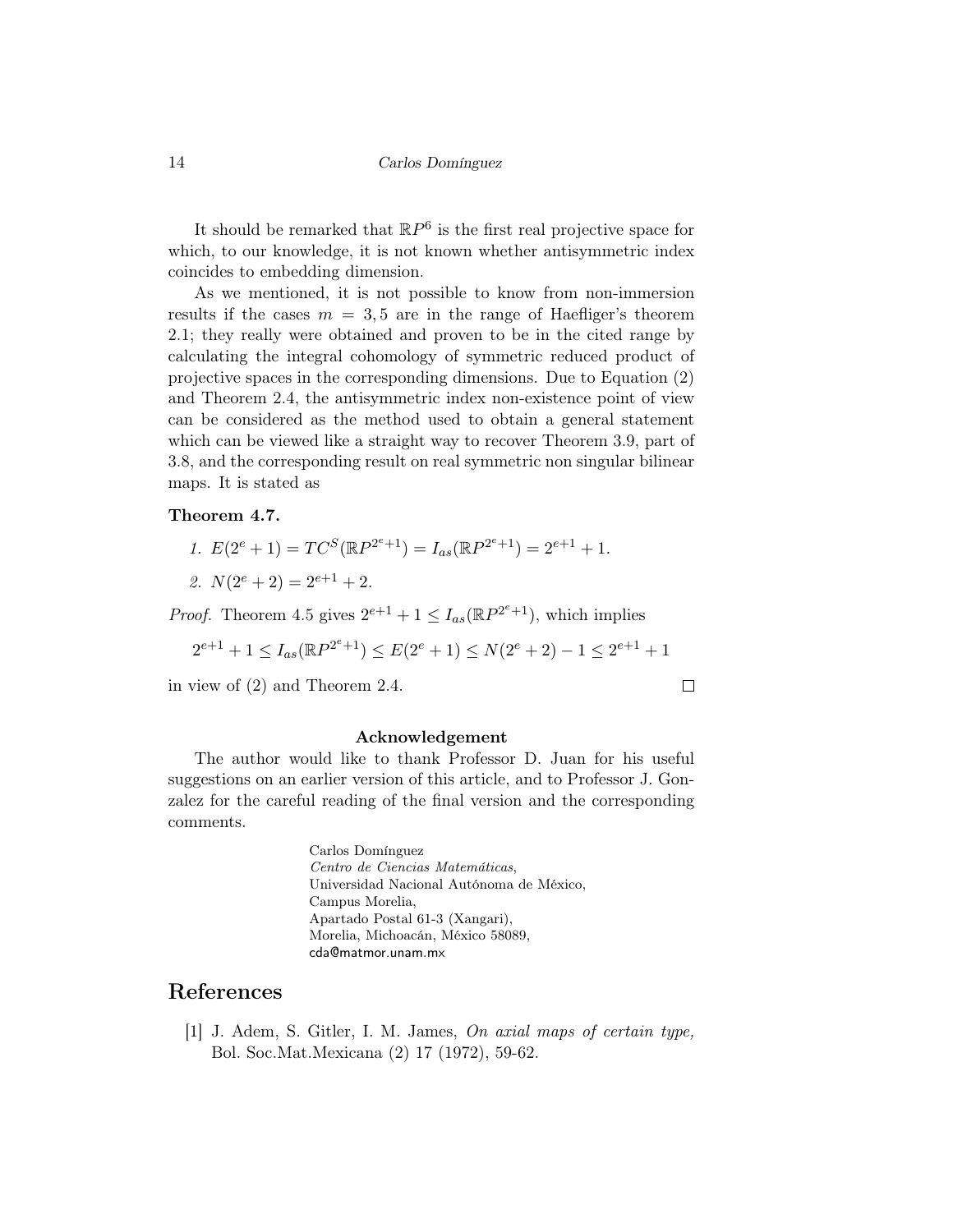- [2] A. J. Berrick, S Feder, S Gitler. Symmetric axial maps and embeddings of projective spaces, Bol. Soc. Mat. Mexicana (2) 21 (1976) 39-41.
- [3] R. Bott, *Lectures on K(X)*, Harvard, 1964.
- [4] O. Cornea, G. Lupton, J. Oprea and D. Tanre, Lusternik-Schnirelmann category, Mathematical Surveys and Monographs 103, American Mathematical Society, Providence, RI, 2003.
- [5] D. M. Davis, A strong nonimmersion theorem for real projective spaces, Ann. of Math. 2 120 (1984) 517-528.
- [6] C. Domínguez, *Cohomology calculations associated with orthonor*mal 2-frames under dihedral group action. In progress.
- [7] C. Domínguez, J. González, and P. Landweber, The integral cohomology of configuration spaces of pairs of points in real projective spaces, Forum Mathematicum, Volume 25, Issue 6, 2013.
- [8] D. B. A. Epstein, *Cohomology Operations Lectures by N. E. Steen*rod, Princeton, New Jersey Princeton University Press 1962.
- [9] M. Farber, Topological complexity of motion planning, Discrete Comput. Geom. 29 (2003) 211–221.
- [10] M. Farber and M. Grant, *Symmetric motion planning*, *in Topology* and Robotics, Contemp. Math. 438, Amer. Math. Soc., Providence, RI (2007) 85–104.
- [11] M. Farber, S. Tabachnikov, and S. Yuzvinsky, Topological robotics: motion planning in projective spaces, Int. Math. Res. Not. 34 (2003) 1853–1870.
- [12] S. Feder, The reduced symmetric product of a projective space and the embedding problem, Boletín de la Sociedad Matemática Mexicana, 1967.
- [13] S. Feder, The reduced symmetric product of projective spaces and the generalized Whitney theorem, Illinois J. Math. 16 (1972), 323- 329.
- [14] J. González, Symmetric topological complexity as the first obstruction in Goodwillie's Euclidean embedding tower for real projective spaces, Trans. Amer. Math. Soc. 363 (2011), no. 12, 6713-6741.